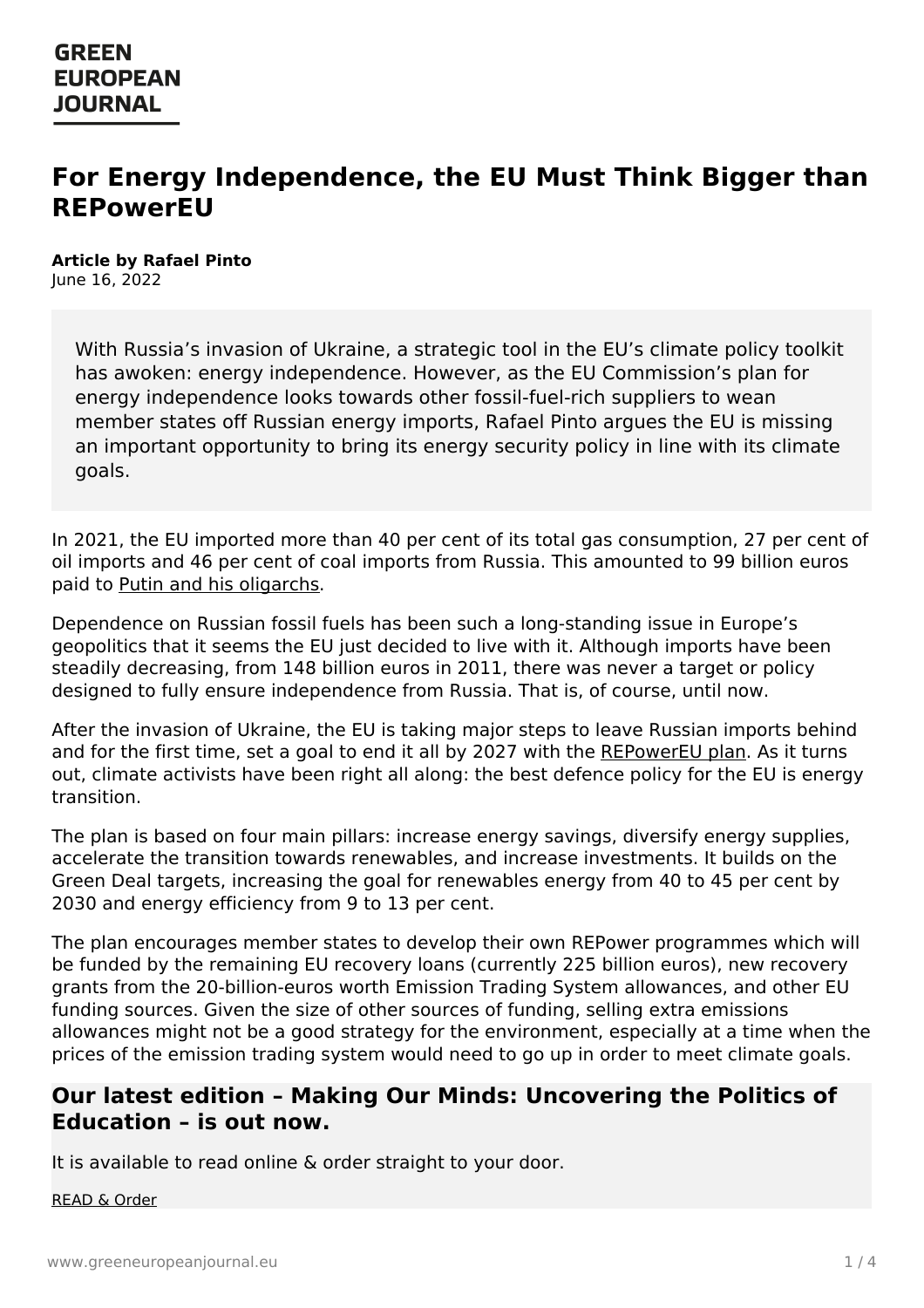#### **False hope for renewables after all?**

Although ambitious in ending Russian fuel imports, the plan might not be forward-thinking enough, and it could even put in place sunk-cost measures that harden the transition away from fossil fuels altogether. Instead of replacing energy sources, the EU is really just replacing dictatorships and human rights infringements. With the introduction of the 6th sanctions package on Russia, after the approval of the REPowerEU programmes, ambition was increased. The new package contains a complete [import](https://ec.europa.eu/commission/presscorner/detail/en/qanda_22_3132) ban on all Russian seaborne crude oil and petroleum products, which covers around 90 per cent of total imports.

Becoming independent of Russian fossil fuels should have been a goal all along. Not only do our societies need to become fossil-fuel-free as fast as possible, but they should also stop supporting authoritarian [dictatorships](https://www.greeneuropeanjournal.eu/power-and-responsibility-putting-human-rights-at-the-centre-of-eu-foreign-policy/) that [disregard](https://www.greeneuropeanjournal.eu/power-and-responsibility-putting-human-rights-at-the-centre-of-eu-foreign-policy/) human rights or rule of law. With renewables already being cheaper and Europe equipped to develop a cluster of renewable technologies, the economics of fossil fuels never quite made sense. The fact that curbing energy dependence was not a target before the war in [Ukraine](https://www.greeneuropeanjournal.eu/focus/russian-invasion-of-ukraine/) is symptomatic of how much the EU needs to strengthen its climate and human rights ambitions as well as close the gap between rhetoric and action.

> Instead of replacing energy sources the EU is really just replacing dictatorships and human rights infringements.

REPowerEU is a plan to stop funding Putin but only, fully, in 2027. Although Russian coal and oil are to be phased out by the end of 2022, imports of natural gas are still expected to continue for another five years. And although the renewable target increased 5 per cent, the plan is a missed opportunity to ditch fossil fuels as the EU just plans to shift its imports to other countries, some of which are known to violate human rights, including Qatar, Egypt, Algeria, and Israel. Instead of swapping energy sources the EU is really just swapping dictatorships and human rights [infringements.](https://ec.europa.eu/eurostat/statistics-explained/index.php?title=Energy_statistics_-_an_overview&oldid=557437) In 2020, EU energy import dependency was 57.5 per cent. REPowerEU should have set a clear target to lower this number, not just shift country dependency.

Even with the transition to renewables, because the EU is [dependent](https://www.euronews.com/my-europe/2022/06/09/the-eu-needs-renewables-to-curb-russian-fossil-fuel-dependence-for-these-it-s-dependent-on) on China for the production of solar [panels](https://www.greeneuropeanjournal.eu/making-europes-solar-future/) and wind turbines, it cannot become truly energy independent without bringing the production capacity home.

It is also worth noting that the EU plans to invest in new natural gas [infrastructure](https://ec.europa.eu/commission/presscorner/detail/en/ip_21_6682) at a time when it aims to phase out this fossil fuel by 2050. Some NGOs and scientists are even calling for a natural gas [phase-out](https://www.theguardian.com/environment/2022/mar/22/rich-countries-must-stop-producing-oil-and-gas-by-2034-says-study) by 2040 or 2034. The sunk cost of new projects could hinder climate [performan](https://www.greeneuropeanjournal.eu)ce for the next decades and compromise the Green Deal. The programmes also plan a 1.5 to 2 billion euros investment in oil infrastructure at a time when the EU should be divesting as much as possible.

To be fair, the plan includes a target to double solar energy by 2025 and double heat pump deployment. Still, doubling solar to 320 gigawatts would still only amount to 11 per cent of EU electricity [production](https://ec.europa.eu/eurostat/statistics-explained/index.php?title=Electricity_production,_consumption_and_market_overview) (considering 2780 terawatt in 2019). By 2030, the EU expects to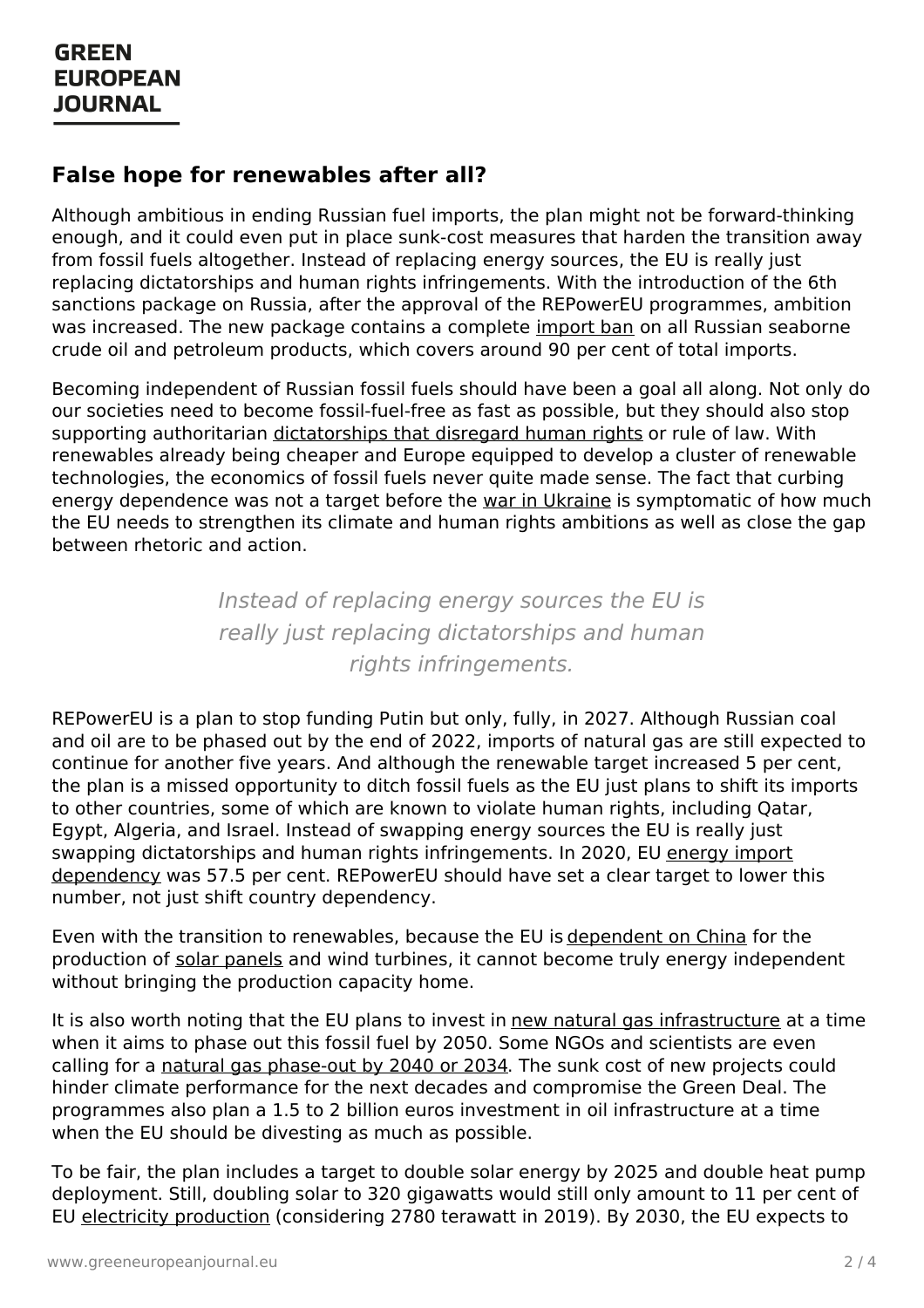## **GREEN EUROPEAN JOURNAL**

double again to 600 gigawatt which is not a particularly ambitious target, compared to the 2025 one. According to these targets, the EU has two and a half years to double solar production but would take another five to double again.

As far as wind energy, the plan does not set a clear target, but together with solar and [hydrogen](https://www.greeneuropeanjournal.eu/the-limits-of-europes-corporate-led-hydrogen-project/), it should reduce the need for gas imports by 50 billion cubic metres, about 33 per cent of total imports. Given the lack of clarity and the need for fast technological advances on hydrogen, this figure seems ambitious, to say the least. The REPowerEU Plan sets out an additional 15 million tons of renewable hydrogen – on top of the 5.6 metric tons already planned under the Fit for 55 initiatives. Numbers that, as of now, seem like a pipe dream.

## Becoming independent of Russian fossil fuels should have been a goal all along.

It is also expected that a communication campaign will reduce needs equivalent to 13 billion cubic metres of gas and 16 metric tons of oil, which is optimistic for a communication campaign. This campaign is set out as being accompanied by a rapid programme to replace gas-powered residential and industrial appliances. This replacement is mentioned in the plan but without clear targets or dedicated funding.

An extreme programme should also be put in force to install photovoltaics in every roof possible. Although there is still hope with the European Solar [Rooftops](https://ec.europa.eu/commission/presscorner/detail/en/IP_22_3131) Initiative making it mandatory for commercial buildings over 250 square metres by 2026 and residential ones by 2029, given the urgent need for transition, and the timeframe of 2027, these goals could be strengthened.

The plan will tighten regulations on hydrogen, energy efficiency of buildings, transport and heating methods while loosening rules for the implementation of new renewable projects, especially wind and solar.

Overall, the policy is a step in the right direction but underwhelming for the action needed. It adds little to the plans already in motion for the energy transition with the Green Deal and its impacts on Russia will be less significant than the sanctions applied. For climate, issuing more pollution allowances and investing in oil and natural gas infrastructures remains a counterproductive and incoherent, long-term policy. As for human rights and democracy, shifting dependence to problematic countries is also not a sound option.

In the face of the pandemic, the EU surprised the world with fast, coordinated action that mobilised serious and unforeseen amounts of funds. In the midst of the humanitarian, security and energy crisis brought on by the war in Ukraine as well as the climate crisis, we should ask [nothing](https://www.greeneuropeanjournal.eu) less than a programme with the same ambition. A new Recovery and Resilience Fund is needed. Such an investment programme could fund reshoring the renewables industry, solar panel installation, on every roof possible; home renovation that can end energy poverty and replace oil- and gas-powered home systems; public transport investment; and the development of local energy [communities](https://www.greeneuropeanjournal.eu/communities-can-lead-europes-energy-transition/).

With such a plan, the EU could not only gain independence from Russia much faster, but